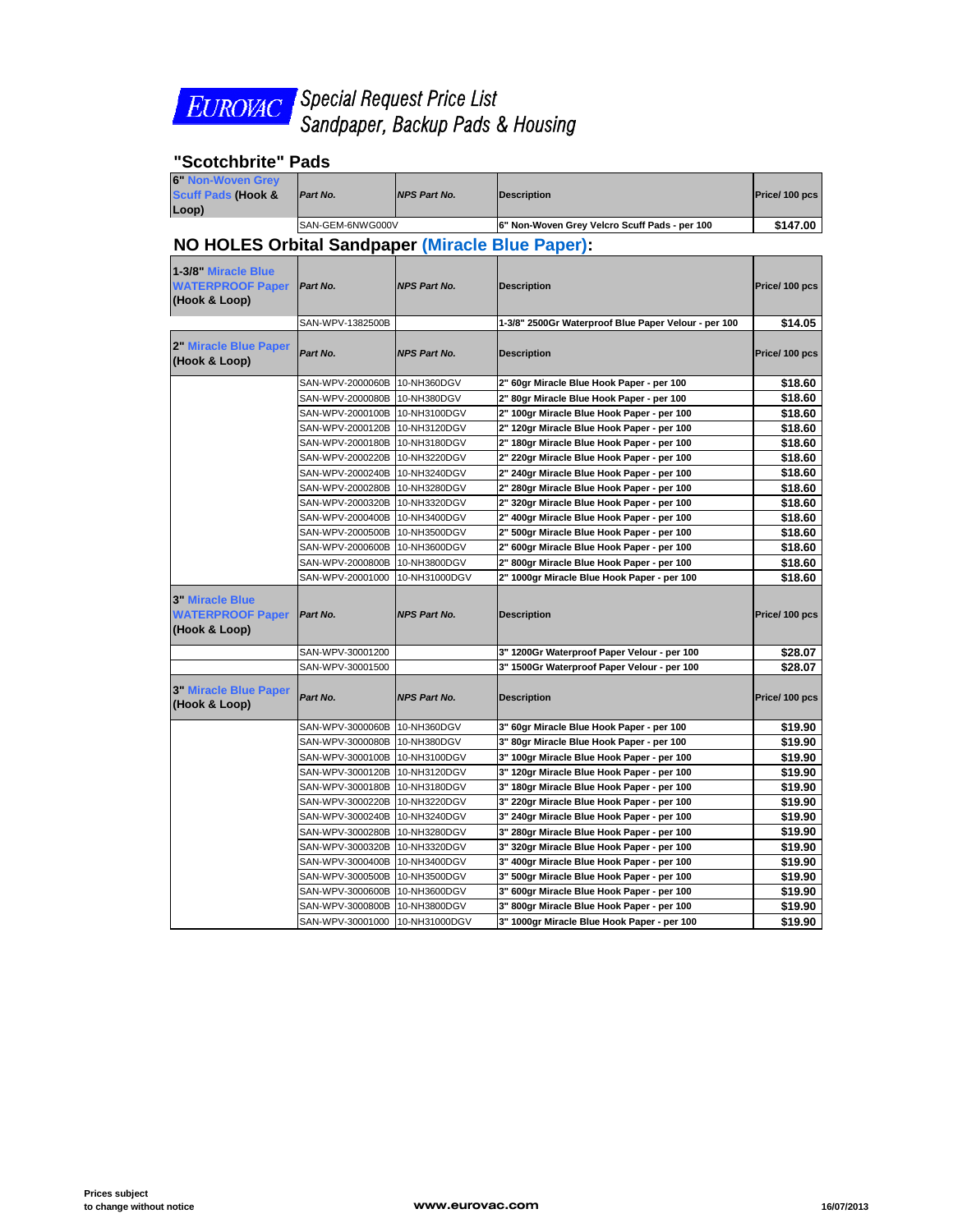| 3.5" Miracle Blue<br>Paper (Hook & Loop)                                | Part No.                        | <b>NPS Part No.</b> | <b>Description</b>                                         | Price/100 pcs |
|-------------------------------------------------------------------------|---------------------------------|---------------------|------------------------------------------------------------|---------------|
|                                                                         | SAN-WPV-3500060B 10-NH3.560DGV  |                     | 3.5" 60gr Miracle Blue Hook Paper - per 100                | \$20.95       |
|                                                                         | SAN-WPV-3500080B                | 10-NH3.580DGV       | 3.5" 80gr Miracle Blue Hook Paper - per 100                | \$20.95       |
|                                                                         | SAN-WPV-3500100B 10-NH3.5100DGV |                     | 3.5" 100gr Miracle Blue Hook Paper - per 100               | \$20.95       |
|                                                                         | SAN-WPV-3500120B                | 10-NH3.5120DGV      | 3.5" 120gr Miracle Blue Hook Paper - per 100               | \$20.95       |
|                                                                         | SAN-WPV-3500180B                | 10-NH3.5180DGV      | 3.5" 180gr Miracle Blue Hook Paper - per 100               | \$20.95       |
|                                                                         | SAN-WPV-3500220B                | 10-NH3.5220DGV      | 3.5" 220gr Miracle Blue Hook Paper - per 100               | \$20.95       |
|                                                                         | SAN-WPV-3500240B                | 10-NH3.5240DGV      | 3.5" 240gr Miracle Blue Hook Paper - per 100               | \$20.95       |
|                                                                         | SAN-WPV-3500280B                | 10-NH3.5280DGV      | 3.5" 280gr Miracle Blue Hook Paper - per 100               | \$20.95       |
|                                                                         | SAN-WPV-3500320B                | 10-NH3.5320DGV      | 3.5" 320gr Miracle Blue Hook Paper - per 100               | \$20.95       |
|                                                                         | SAN-WPV-3500400B                | 10-NH3.5400DGV      | 3.5" 400gr Miracle Blue Hook Paper - per 100               | \$20.95       |
|                                                                         | SAN-WPV-3500500B                | 10-NH3.5500DGV      | 3.5" 500gr Miracle Blue Hook Paper - per 100               | \$20.95       |
|                                                                         | SAN-WPV-3500600B                | 10-NH3.5600DGV      | 3.5" 600gr Miracle Blue Hook Paper - per 100               | \$20.95       |
|                                                                         | SAN-WPV-3500800B                | 10-NH3.5800DGV      | 3.5" 800gr Miracle Blue Hook Paper - per 100               | \$20.95       |
|                                                                         | SAN-WPV-35001000                | 10-NH3.51000DGV     | 3.5" 1000gr Miracle Blue Hook Paper - per 100              | \$20.95       |
| <b>5" Water Proof Miracle</b><br><b>Blue Paper (Hook &amp;</b><br>Loop) | Part No.                        | <b>NPS Part No.</b> | <b>Description</b>                                         | Price/100 pcs |
|                                                                         | SAN-WPV-<br>5W00060B            |                     | 5" 60gr Water Proof Miracle Blue Hook Paper - per 100      | \$58.15       |
|                                                                         | SAN-WPV-<br>5W00080B            |                     | 5" 80gr Water Proof Miracle Blue Hook Paper - per 100      | \$58.15       |
|                                                                         | SAN-WPV-<br>5W00100B            |                     | 5" 100gr Water Proof Miracle Blue Hook Paper - per 100     | \$58.15       |
|                                                                         | SAN-WPV-<br>5W00120B            |                     | 5" 120gr Water Proof Miracle Blue Hook Paper - per 100     | \$58.15       |
|                                                                         | SAN-WPV-<br>5W00180B            |                     | 5" 180gr Water Proof Miracle Blue Hook Paper - per 100     | \$58.15       |
|                                                                         | SAN-WPV-<br>5W00220B            |                     | 5" 220gr Water Proof Miracle Blue Hook Paper - per 100     | \$58.15       |
|                                                                         | SAN-WPV-<br>5W00240B            |                     | 5" 240gr Water Proof Miracle Blue Hook Paper - per 100     | \$58.15       |
|                                                                         | SAN-WPV-<br>5W00280B            |                     | 5" 280gr Water Proof Miracle Blue Hook Paper - per 100     | \$58.15       |
|                                                                         | SAN-WPV-<br>5W00320B            |                     | 5" 320gr Water Proof Miracle Blue Hook Paper - per 100     | \$58.15       |
|                                                                         | SAN-WPV-<br>5W00400B            |                     | 5" 400gr Water Proof Miracle Blue Hook Paper - per 100     | \$58.15       |
|                                                                         | SAN-WPV-<br>5W00500B            |                     | 5" 500gr Water Proof Miracle Blue Hook Paper - per 100     | \$58.15       |
|                                                                         | SAN-WPV-<br>5W00600B            |                     | 5" 600gr Water Proof Miracle Blue Hook Paper - per 100     | \$58.15       |
|                                                                         | SAN-WPV-<br>5W00800B            |                     | 5" 800gr Water Proof Miracle Blue Hook Paper - per 100     | \$58.15       |
|                                                                         | SAN-WPV-<br>5WP01000            |                     | 5" 1000gr Water Proof Miracle Blue Hook Paper - per<br>100 | \$58.15       |
|                                                                         | SAN-WPV-50002000                |                     | 5" 2000Gr Waterproof Paper Velour - per 100                | \$58.15       |
| 8" (5" Center Hole)<br><b>Miracle Blue Paper</b>                        | Part No.                        | <b>NPS Part No.</b> | <b>Description</b>                                         | Price/100 pcs |
| (Hook & Loop)                                                           |                                 |                     |                                                            |               |
|                                                                         | SAN-WPV-80002405                |                     | 8" 240gr Miracle Blue Hook Paper (5" Ctr Hole) - per 100   | \$92.40       |
| 9" x 11" Waterproof<br>Paper (Hook & Loop)                              | Part No.                        | <b>NPS Part No.</b> | <b>Description</b>                                         | Price/100 pcs |
|                                                                         | SAN-WPV-911W0600                |                     | 9" x 11" 600gr Miracle Blue Hook Sheet - per 100           | \$99.00       |
|                                                                         | SAN-WPV-911W0800                |                     | 9" x 11" 800gr Miracle Blue Hook Sheet - per 100           | \$99.00       |
|                                                                         | SAN-WPV-911W1000                |                     | 9" x 11" 1000gr Miracle Blue Hook Sheet - per 100          | \$99.00       |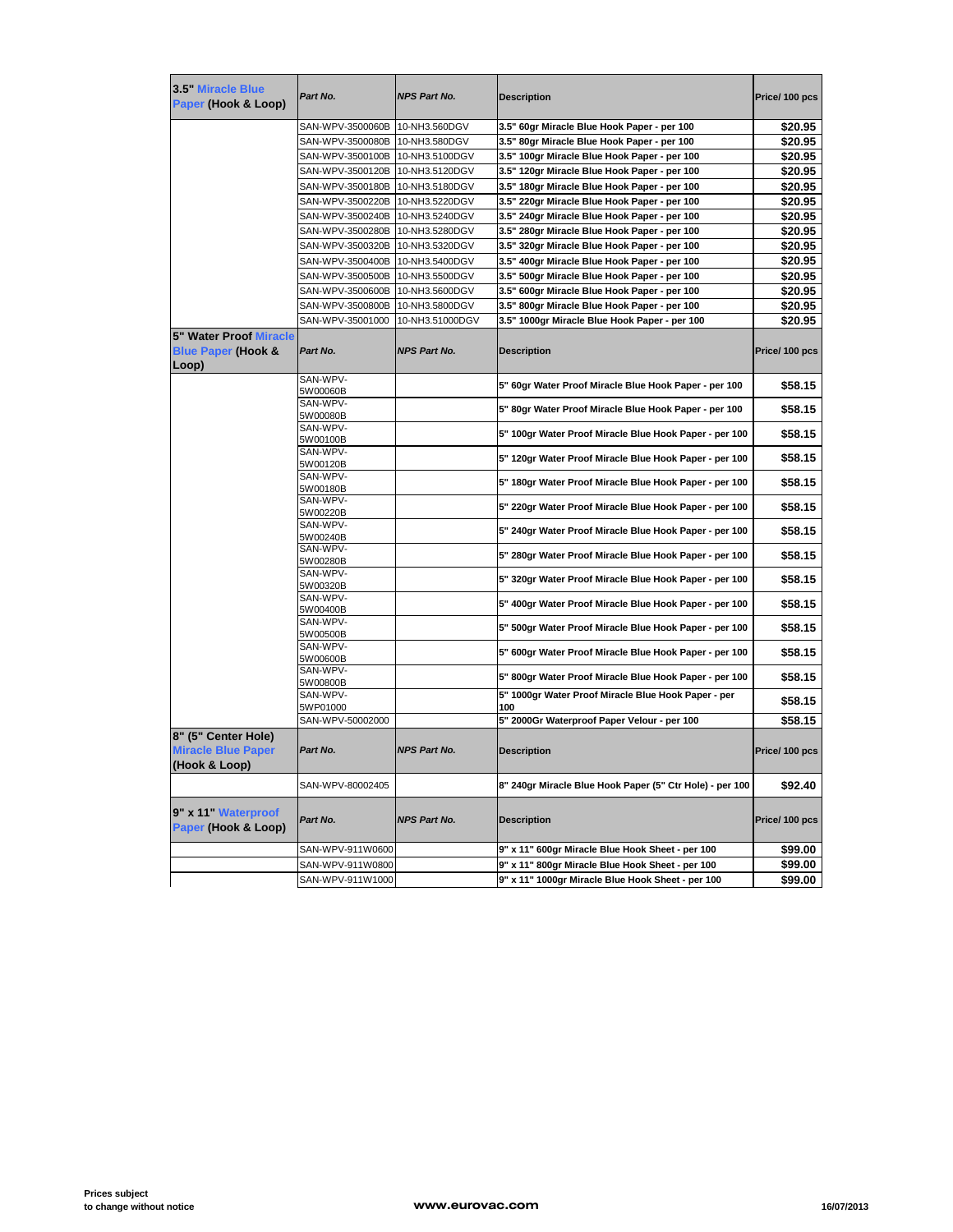| 11 Miracle Blue<br>Paper (Hook & Loop) | Part No.         | <b>NPS Part No.</b>               | <b>Description</b>                                               | Price/100 pcs |
|----------------------------------------|------------------|-----------------------------------|------------------------------------------------------------------|---------------|
|                                        | SAN-WPV-1100060B | 10-NH1160DGV5CH                   | 11" 60gr Miracle Blue Hook Paper (5" Center Hole) - per<br>100   | \$229.25      |
|                                        | SAN-WPV-1100080B | 10-NH1160DGV5CH                   | 11" 80gr Miracle Blue Hook Paper (5" Center Hole) - per<br>100   | \$229.25      |
|                                        | SAN-WPV-1100100B | 10-NH11100DGV5CH                  | 11" 100gr Miracle Blue Hook Paper (5" Center Hole) -<br>per 100  | \$229.25      |
|                                        | SAN-WPV-1100120B | 10-NH11120DGV5CH                  | 11" 120gr Miracle Blue Hook Paper (5" Center Hole) -<br>per 100  | \$229.25      |
|                                        | SAN-WPV-1100180B | 10-NH11180DGV5CH                  | 11" 180gr Miracle Blue Hook Paper (5" Center Hole) -<br>per 100  | \$229.25      |
|                                        | SAN-WPV-1100220B | 10-NH11220DGV5CH                  | 11" 220gr Miracle Blue Hook Paper (5" Center Hole) -<br>per 100  | \$229.25      |
|                                        | SAN-WPV-1100240B | 10-NH11240DGV5CH                  | 11" 240gr Miracle Blue Hook Paper (5" Center Hole) -<br>per 100  | \$229.25      |
|                                        | SAN-WPV-1100280B | 10-NH11280DGV5CH                  | 11" 280gr Miracle Blue Hook Paper (5" Center Hole) -<br>per 100  | \$229.25      |
|                                        | SAN-WPV-1100320B | 10-NH11320DGV5CH                  | 11" 320gr Miracle Blue Hook Paper (5" Center Hole) -<br>per 100  | \$229.25      |
|                                        | SAN-WPV-1100400B | 10-NH11400DGV5CH                  | 11" 400gr Miracle Blue Hook Paper (5" Center Hole) -<br>per 100  | \$229.25      |
|                                        | SAN-WPV-1100500B | 10-NH11500DGV5CH                  | 11" 500gr Miracle Blue Hook Paper (5" Center Hole) -<br>per 100  | \$229.25      |
|                                        |                  | SAN-WPV-1100600B 10-NH11600DGV5CH | 11" 600gr Miracle Blue Hook Paper (5" Center Hole) -<br>per 100  | \$229.25      |
|                                        | SAN-WPV-1100800B | 10-NH11800DGV5CH                  | 11" 800gr Miracle Blue Hook Paper (5" Center Hole) -<br>per 100  | \$229.25      |
|                                        | SAN-WPV-11001000 | 10-NH111000DGV5CH                 | 11" 1000gr Miracle Blue Hook Paper (5" Center Hole) -<br>per 100 | \$229.25      |

## **WITH HOLES Orbital Sandpaper (Miracle Blue Paper):**

| 6" 9 Hole Festool<br><b>Miracle Blue Paper</b><br>(Hook & Loop) | Part No.         | <b>NPS Part No.</b> | <b>Description</b>                                                       | Price/100 pcs |
|-----------------------------------------------------------------|------------------|---------------------|--------------------------------------------------------------------------|---------------|
|                                                                 | SAN-WPV-6009060B | 10-7660DGV8HCH      | 6" 9H Festool 60gr Miracle Blue Hook Paper - per 100                     | \$51.35       |
|                                                                 | SAN-WPV-6009080B | 10-76680DGV8HCH     | 6" 9H Festool 80gr Miracle Blue Hook Paper - per 100                     | \$51.35       |
|                                                                 | SAN-WPV-6009100B | 10-766100DGV8HCH    | 6" 9H Festool 100gr Miracle Blue Hook Paper - per 100                    | \$51.35       |
|                                                                 | SAN-WPV-6009120B | 10-766120DGV8HCH    | 6" 9H Festool 120gr Miracle Blue Hook Paper - per 100                    | \$51.35       |
|                                                                 | SAN-WPV-6009180B | 10-766180DGV8HCH    | 6" 9H Festool 180gr Ultimate Grey Hook Paper - per 100                   | \$51.35       |
|                                                                 | SAN-WPV-6009220B | 10-766220DGV8HCH    | 6" 9H Festool 220gr Miracle Blue Hook Paper - per 100                    | \$51.35       |
|                                                                 | SAN-WPV-5009240B | 10-766240DGV8HCH    | 6" 9H Festool 240gr Miracle Blue Hook Paper - per 100                    | \$51.35       |
|                                                                 | SAN-WPV-6009280B | 10-766280DGV8HCH    | 6" 9H Festool 280gr Miracle Blue Hook Paper - per 100                    | \$51.35       |
|                                                                 | SAN-WPV-6009320B | 10-766320DGV8HCH    | 6" 9H Festool 320gr Miracle Blue Hook Paper - per 100                    | \$51.35       |
|                                                                 | SAN-WPV-6009400B | 10-766400DGV8HCH    | 6" 9H Festool 400gr Miracle Blue Hook Paper - per 100                    | \$51.35       |
|                                                                 | SAN-WPV-6009500B | 10-766500DGV8HCH    | 6" 9H Festool 500gr Miracle Blue Hook Paper - per 100                    | \$51.35       |
|                                                                 | SAN-WPV-6009600B | 10-766600DGV8HCH    | 6" 9H Festool 600gr Miracle Blue Hook Paper - per 100                    | \$51.35       |
|                                                                 | SAN-WPV-6009800B | 10-766800DGV8HCH    | 6" 9H Festool 800gr Miracle Blue Hook Paper - per 100                    | \$51.35       |
|                                                                 | SAN-WPV-60091000 |                     | 10-7661000DGV8HCH 6" 9H Festool 1000gr Miracle Blue Hook Paper - per 100 | \$51.35       |